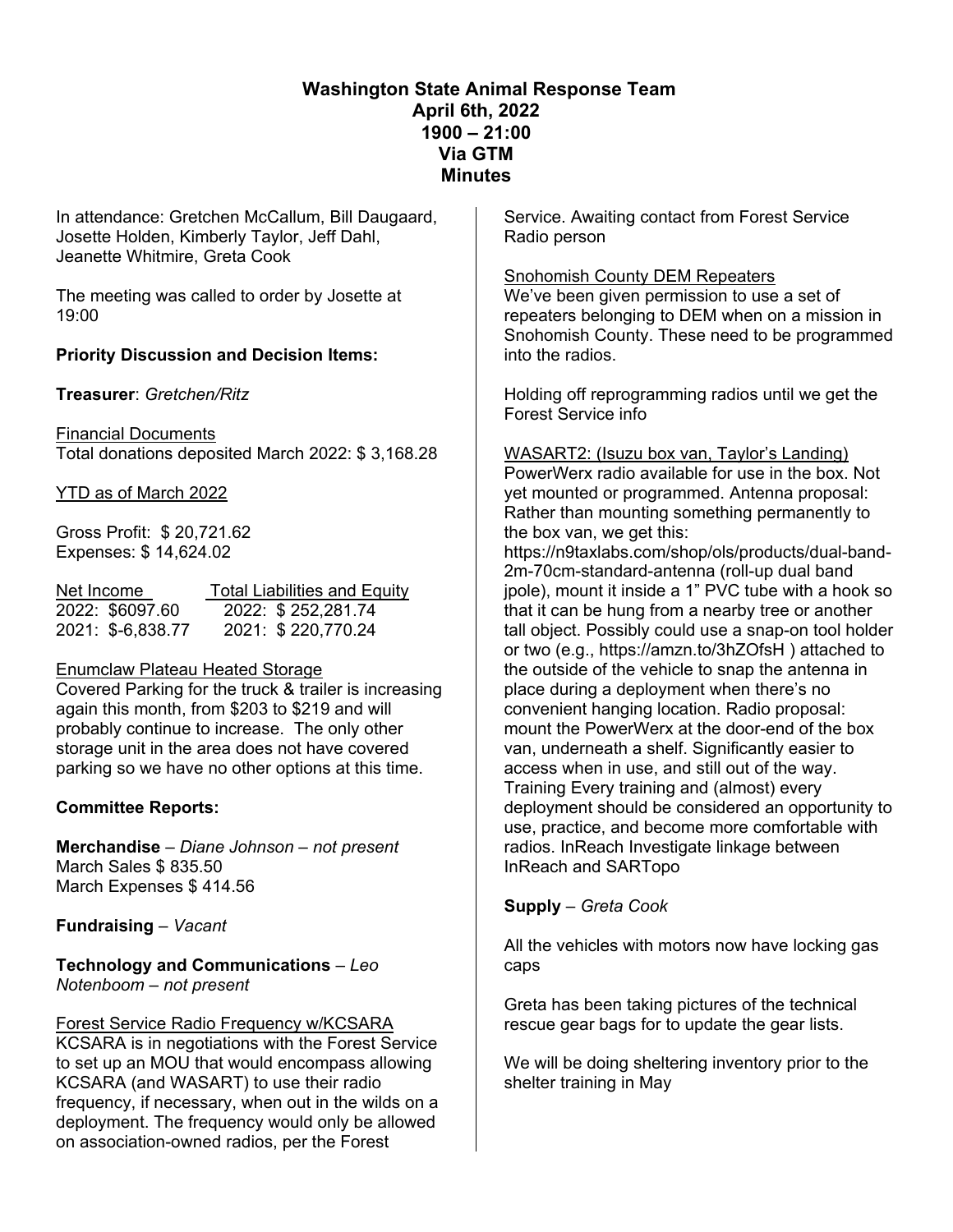### **Membership** – *Gretchen McCallum*

Membership Statistics Membership: 128 Base/Ops Support deployment eligible: 58 Base Support deployment eligible: 1

## **Volunteer Management** – *Bill Daugaard*

#### Volunteer of the Quarter

Pim van Caspel and Lynn Snow were jointly recognized and approved by the Board as Volunteers of 1st Quarter, 2022

### **Sheltering** – *Jeanette Whitmire*

#### EAS Training May 21st, 2022

We have added a  $2^{nd}$  meeting each month, on the 2<sup>nd</sup> Sunday of the month, in preparation for the upcoming training.

#### Animals in Disasters Workshop

On April 14<sup>th</sup> & 15<sup>th</sup>, Wenatchee Valley Humane Society will be hosting an event at the Hilton Garden Inn in Wenatchee. Disaster response and preparedness leaders from across the country will help anyone who assists companion animals learn how to prepare and respond to natural disasters specific to the Pacific Northwest.

Greta will be attending on the  $15<sup>th</sup>$  (virtually) and will contact Julie to see if she is interested and available to attend either class.

**Finance** – *Gretchen McCallum*

Finance Committee Meeting Our next bi-annual meeting is on April  $17<sup>th</sup>$ . Committee chairs are to have proposed budgets to Gretchen no later than April  $12<sup>th</sup>$ .

### **Technical Rescue** – *Jeff Dahl*

### Training with OHSTAR

OHSTAR may no longer be needing to train with us on the tripod and bipod. The Oregon Horse Council will be holding a three-day Technical Large Animal Emergency Rescue Awareness and Operations courses, October 14<sup>th</sup>-16<sup>th</sup>.

### SARCON June 20<sup>th</sup> – 26<sup>th</sup> 2022

Jeff contacted Bill Gillespie to verify what they are wanting WASART to demonstrate, and when. Bill's response was that we would be demonstrating to the emergency managers on Thursday June 23rd

for 3-4 hours. Tentatively we will have a room large enough to put the truck inside, allowing for demonstrations and presentations. We can also explain what WASART does and how emergency managers can use our teams and make contacts. Jeff will also be teaching a 90-minute Canine Wilderness First Aid class, multiple times throughout the day. The concern is that Jeff is taking the 3-day (Tuesday, Wednesday, Thursday) Wilderness First Aid Class and does not want to miss Thursday's classes because he needs to teach the Canine Wilderness First Aid classes during the same time.

### KCOEM Covid Policy

What is their current mask mandate and are we going to allow people to train and deploy without a covid vaccination?

Gretchen contacted Jason Shirron at KCOEM, and his response was:

"Ensure the same COVID-19 training/meeting restrictions and safety measures (i.e., PPE, social distancing, etc.) are applied to emergency worker activities as are applied to local emergency management/law enforcement training/meetings. County policy matches the remaining federal mandates (masks are required in healthcare facilities, public transportation, and correctional facilities) plus vaccines required for employment.

### **Water Rescue** – *Rory Kelleher – not present*

Joe Cruikshank will be leading the water rescue training on Saturday, April 9<sup>th</sup> at Plum #1 river access in Fall City.

Update: Training was cancelled due to lack of attendees.

### **Board Member Reports**

### *Josette Holden,* **President**

Answering Service Activity March  $= 5$ 

### *Jeremy Kane,* **Vice President** *– not present*

#### *Jeanette Whitmire* **– Secretary**

Minutes – approved as presented

Reviewed action items

# *Kimberly Taylor***, Training Director**

Upcoming Trainings